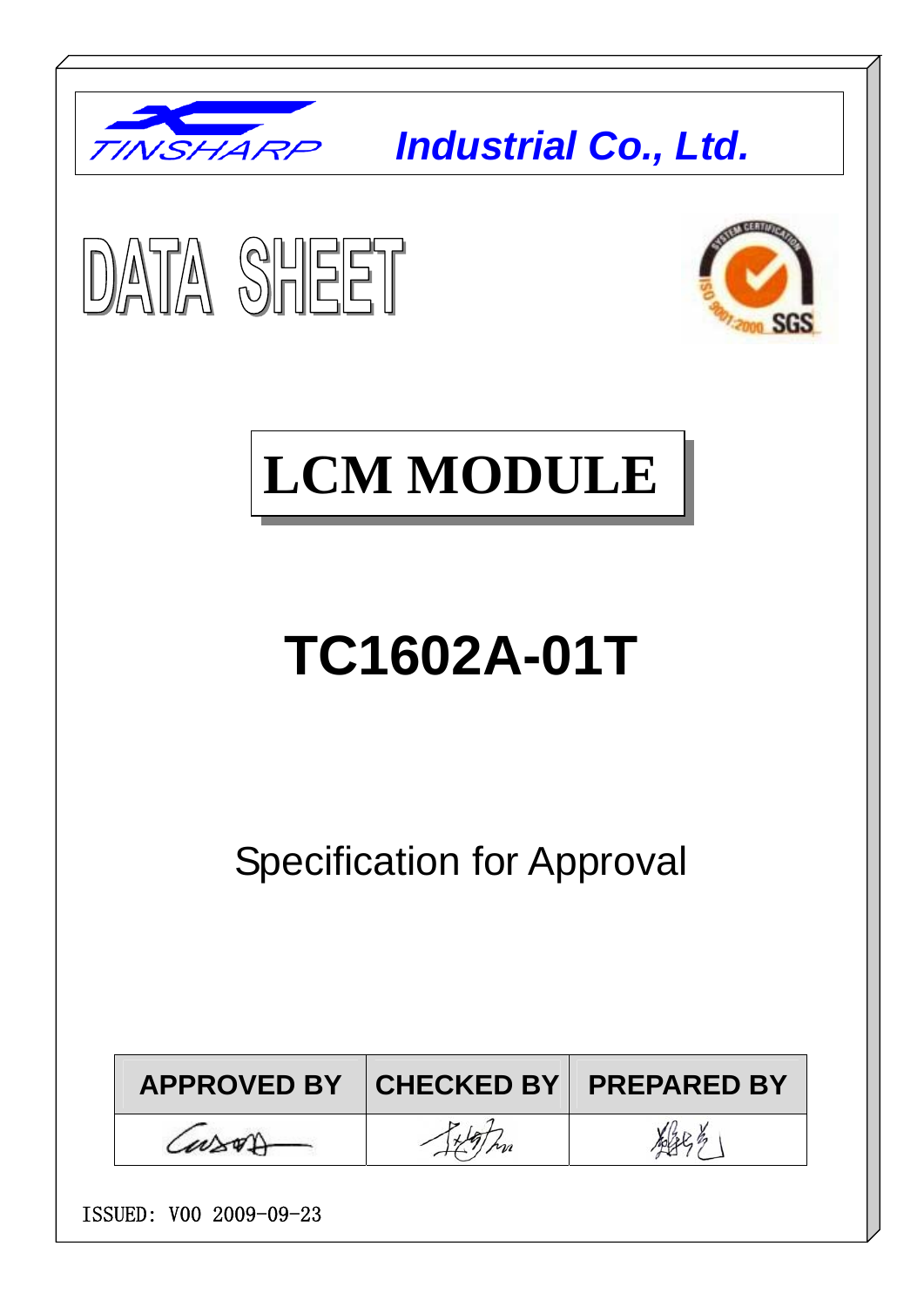



## **CONTENTS**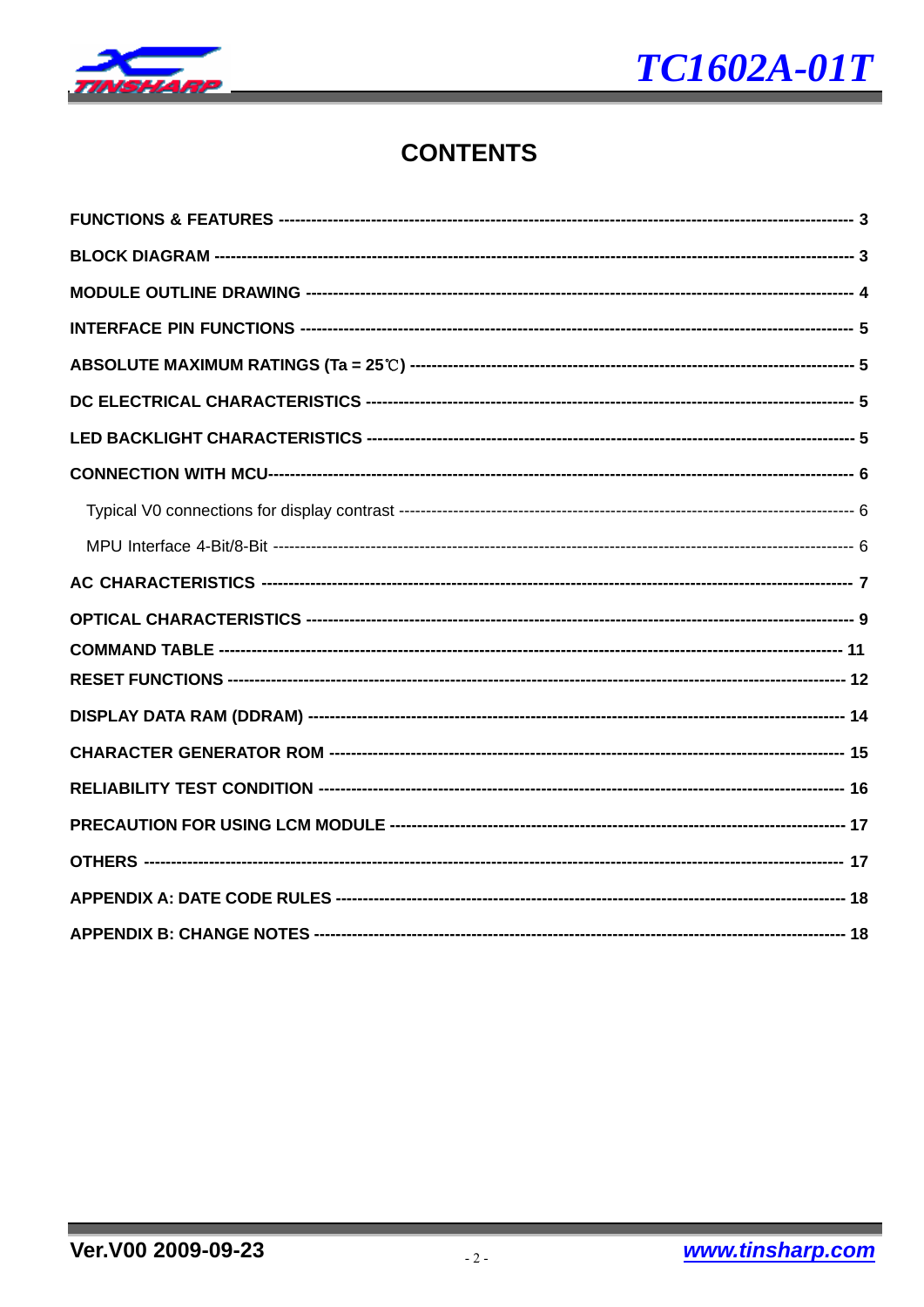



## **FUNCTIONS & FEATURES**

- 
- Display Format : 16x2 Characters
- 
- 
- 
- 
- Viewing Direction : 6 O'clock
- 
- Power Supply Voltage : 5.0 V
- $V_{LCD}$  Adjustable For Best Contrast : 5.0 V (V<sub>OP</sub>.)
- z Operation temperature : -10℃ to +60℃
- z Storage temperature : -20℃ to +70℃
- z Construction : COB(Chip-on-Board)
	-
- z Display Type : STN, Transflective, Positive, Y-G
- z Controller : SPLC780D1 or equivalent controller
- Interface : 8-bit parallel interface
- Backlight : yellow-green\bottom lights
	-
- Driving Scheme : 1/16 Duty Cycle, 1/5 Bias
	-
	-
	-
	-

### **BLOCK DIAGRAM**

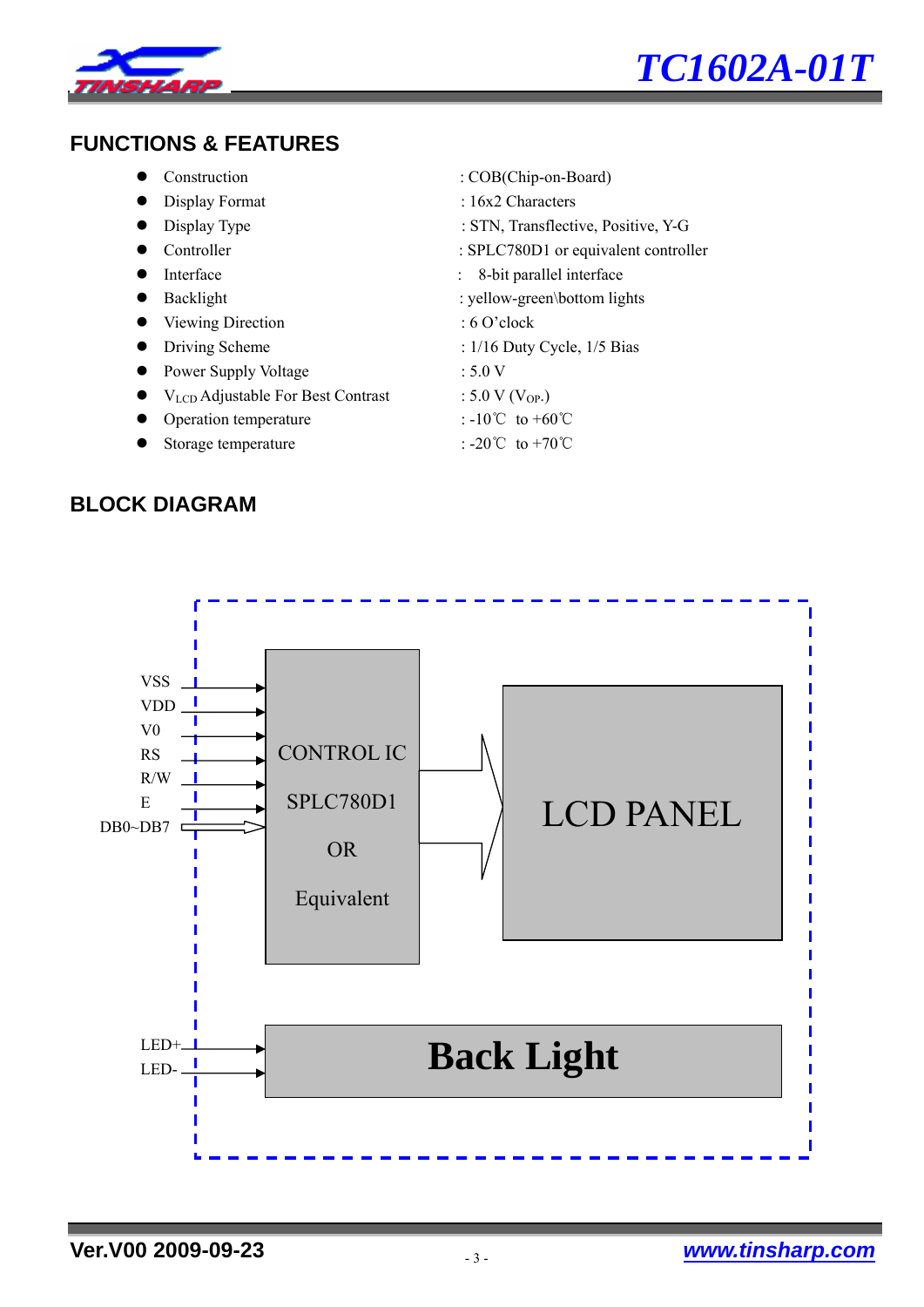

*TC1602A-01T*

### **MODULE OUTLINE DRAWING**

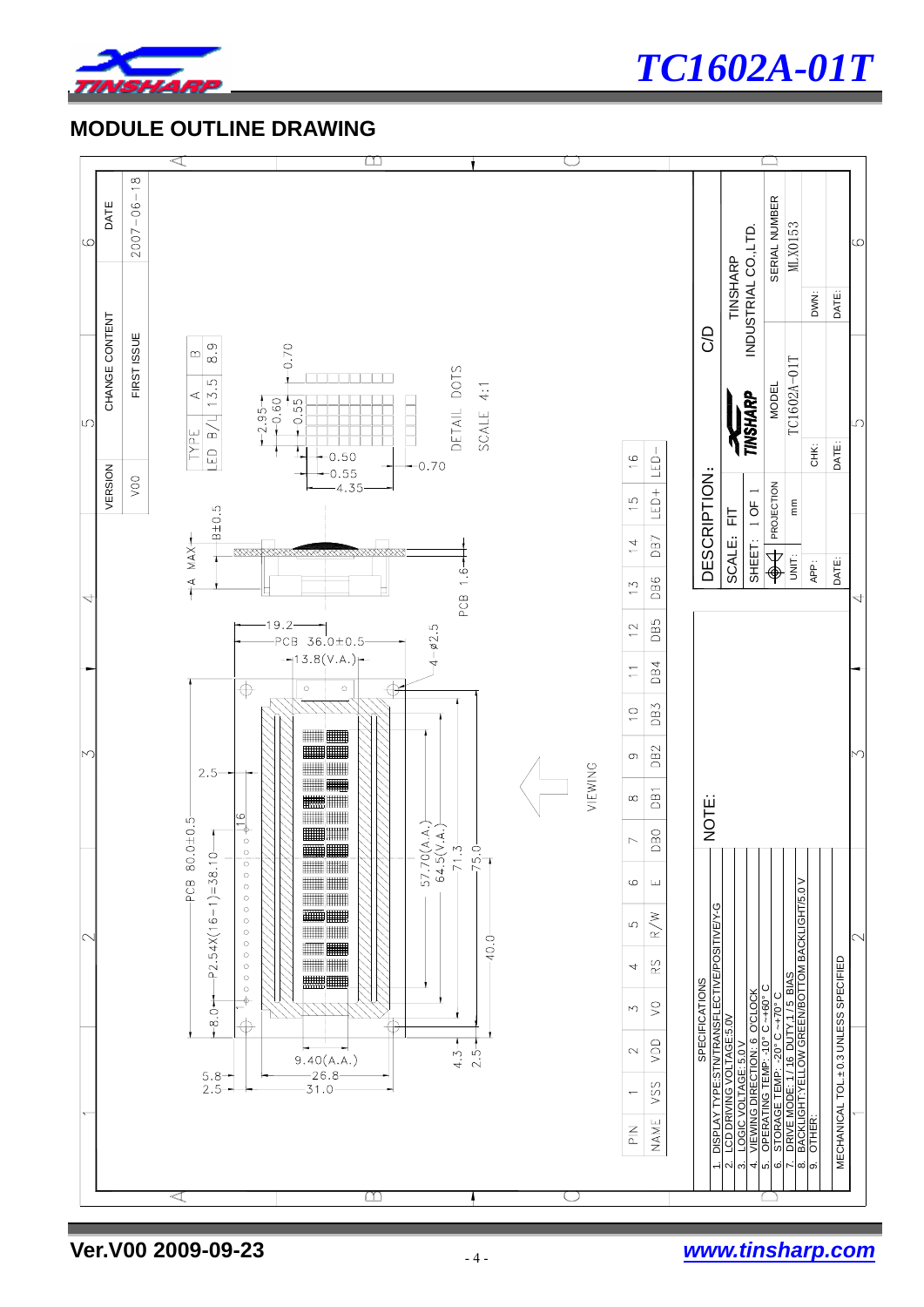

## **INTERFACE PIN FUNCTIONS**

| Pin<br>No.              | <b>Symbol</b>    | Level          | <b>Description</b>                                                         |
|-------------------------|------------------|----------------|----------------------------------------------------------------------------|
| 1                       | <b>VSS</b>       | 0 <sup>V</sup> | Ground.                                                                    |
| $\boldsymbol{2}$        | <b>VDD</b>       | $+5.0V$        | Power supply for logic operating.                                          |
| $\mathbf{3}$            | V <sub>0</sub>   | --             | Adjusting supply voltage for LCD driving.                                  |
|                         |                  |                | A signal for selecting registers:                                          |
| $\overline{\mathbf{4}}$ | RS               | H/L            | 1: Data Register (for read and write)                                      |
|                         |                  |                | 0: Instruction Register (for write), Busy flag-Address Counter (for read). |
| 5                       | R/W              | H/L            | $R/W = "H":$ Read mode.                                                    |
|                         |                  |                | $R/W = 'L'': Write mode.$                                                  |
| 6                       | E                | H/L            | An enable signal for writing or reading data.                              |
| 7                       | D <sub>B</sub> 0 | H/L            |                                                                            |
| 8                       | DB1              | H/L            |                                                                            |
| 9                       | D <sub>B2</sub>  | H/L            |                                                                            |
| 10                      | DB <sub>3</sub>  | H/L            | This is an 8-bit bi-directional data bus.                                  |
| 11                      | DB4              | H/L            |                                                                            |
| 12                      | D <sub>B5</sub>  | H/L            |                                                                            |
| 13                      | DB <sub>6</sub>  | H/L            |                                                                            |
| 14                      | DB7              | H/L            |                                                                            |
| 15                      | $LED+$           | $+5.0V$        | Power supply for backlight.                                                |
| 16                      | LED-             | 0 <sup>V</sup> | The backlight ground.                                                      |

## **ABSOLUTE MAXIMUM RATINGS ( Ta = 25**℃ **)**

| <b>Parameter</b>             | <b>Symbol</b>        | Min    | <b>Max</b>    | Unit |
|------------------------------|----------------------|--------|---------------|------|
| Supply voltage for logic     | $\rm V_{DD}$         | $-0.3$ | $+7.0$        |      |
| Supply voltage for LCD       | $V_{o}$              |        | $V_{DD} +0.3$ |      |
| Input voltage                | Vı                   | $-0.3$ | $V_{DD} +0.3$ |      |
| Normal Operating temperature | $\operatorname{Top}$ | $-20$  | $+70$         |      |
| Normal Storage temperature   | Tst                  | $-30$  | $+80$         |      |

**Note:** Stresses beyond those given in the Absolute Maximum Rating table may cause operational errors or damage to the device. For normal operational conditions see AC/DC Electrical Characteristics.

## **DC ELECTRICAL CHARACTERISTICS**

| Parameter                 | Symbol      | Condition       | Min       | $T_{YP}$ | Max       | Unit         |
|---------------------------|-------------|-----------------|-----------|----------|-----------|--------------|
| Supply voltage for logic  | <b>VDD</b>  |                 | 4.8       | 5.0      | 5.2       | V            |
| Supply current for logic  | <b>IDD</b>  | --              | $- -$     | 120      | 150       | mA           |
|                           |             | $-10^{\circ}$ C |           |          |           |              |
| Operating voltage for LCD | <b>VLCD</b> | $25^{\circ}$ C  | 4.8       | 5.0      | 5.2       |              |
|                           |             | +60 $\degree$ C |           |          |           |              |
| Input voltage "H" level   | VIH         | $- -$           | $0.7$ VDD | --       | $VDD+0.3$ | $\mathbf{V}$ |
| Input voltage "L" level   | VIL         | --              |           | --       | $0.2$ VDD | $\mathbf{V}$ |

## **LED BACKLIGHT CHARACTERISTICS**

| COLOR        | Wavelength      | Operating             | Spectral line half          | <b>Forward Current</b> |
|--------------|-----------------|-----------------------|-----------------------------|------------------------|
|              | $\lambda$ p(nm) | Voltage( $\pm$ 0.15V) | width $\Delta \lambda$ (nm) | (mA)                   |
| Yellow-green | $- -$           | 4.1                   | $- -$                       | $\overline{00}$        |

**NOTE:** Do not connect +5V directly to the backlight terminals. This will ruin the backlight.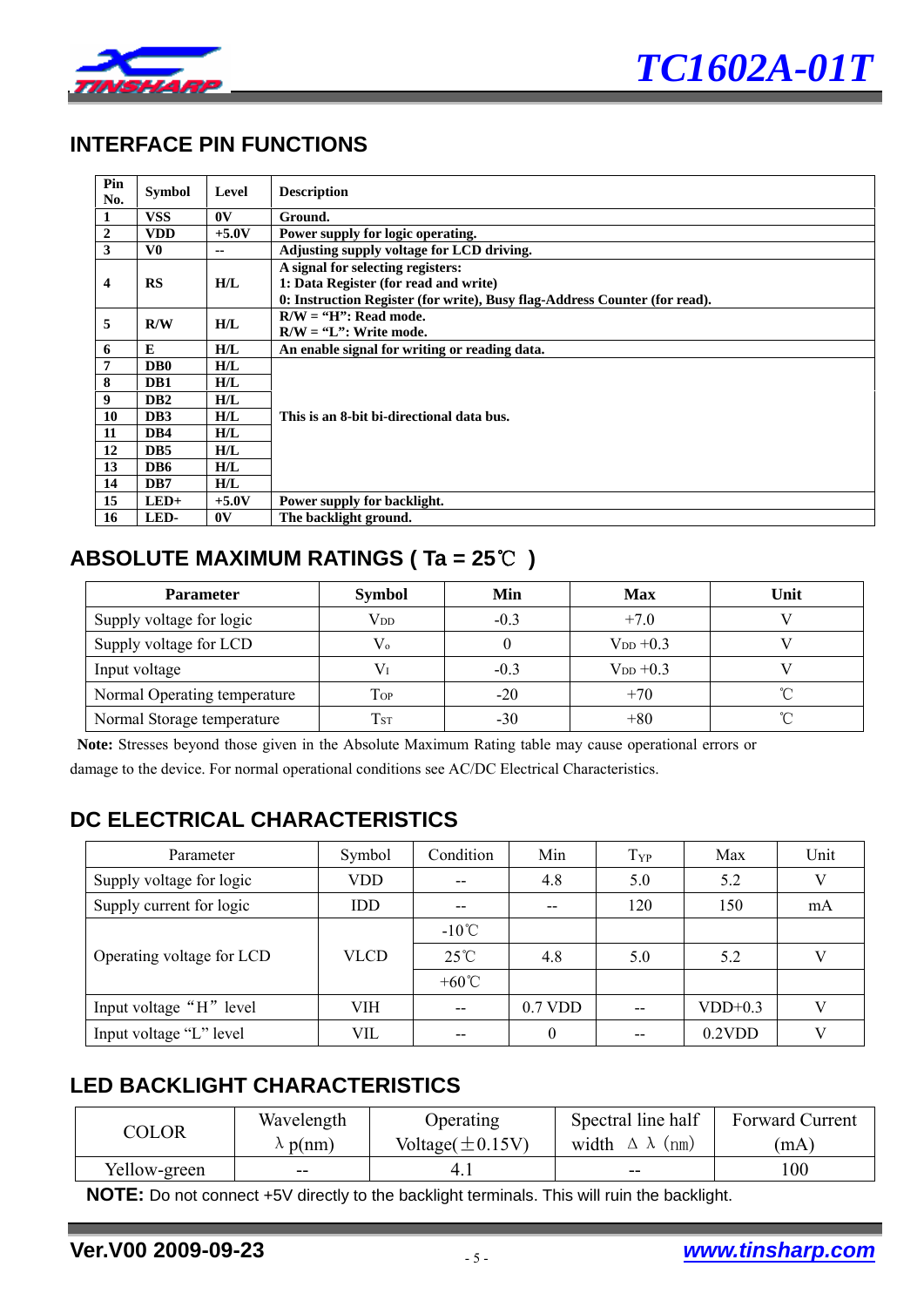



### **CONNECTION WITH MCU**



### **(1) Typical V0 connections for display contrast**

Adjust V0 to +5.0V (VLCD=+5V) as an initial setting. When the module is operational, readjust V0 for optimal display appearance.



We recommend allowing field adjustment of V0 for all designs. The optimal value for V0 will change with temperature, variations in VDD, and viewing angle. V0 will also vary module-to-module and batch-to-batch due to normal manufacturing variations.

Ideally, adjustment to V0 should be available to the end user so each user can adjust the display to the optimal contrast for their required viewing conditions. As a minimum, your design should allow V0 to be adjusted as part of your product's final test.

Although a potentiometer is shown as a typical connection, V0 can be driven by your microcontroller, either by using a DAC or a filtered PWM. Displays that require V0 to be negative may need a level-shifting circuit. Please do not hesitate to contact Tinsharp application support for design assistance on your application.

### **(2) MPU Interface 4-bit/8-Bit**

There are tow types of data operations: 4-bit and 8-bit operations. Using 4-bit MPU, the interfacing 4-bit data is transferred by 4-busline (DB4~DB7). Thus, DB0 to DB3 bus lines are not used. Using 4-bit MPU to interface 8-bit data requires tow times transferring. First, the higher 4-bit data is transferred by 4-busline (for 8-bit operation, DB7~DB4). Secondly, the lower 4-bit data is transferred by 4-busline (for 8-bit operation, DB3~ DB0). For 8-bit MPU, the 8-bit data is transferred by 8-busline (DB0 $\sim$ DB7).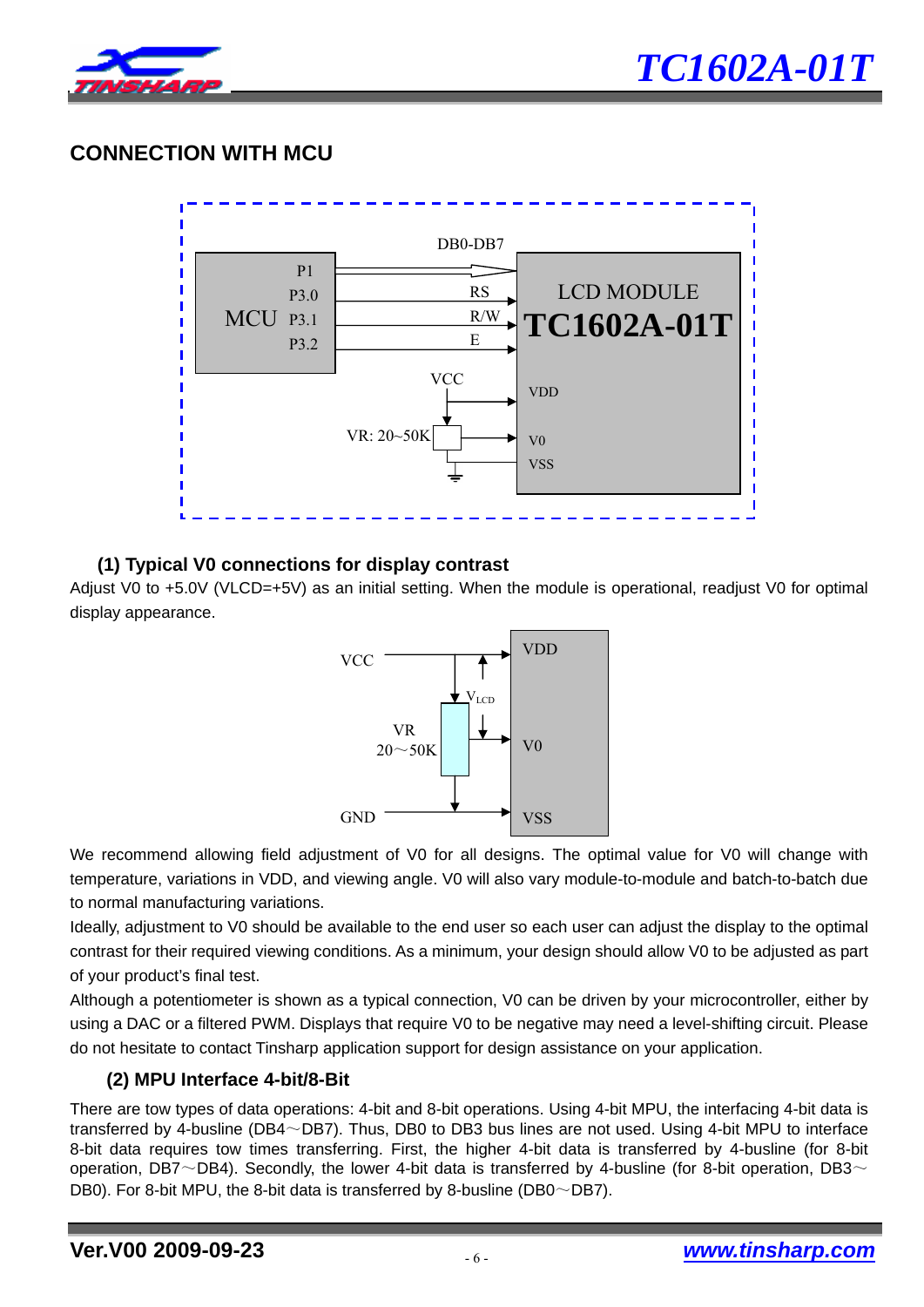

## **AC CHARACTERISTICS**

#### Limit **Characteristics Test Condition** Symbol Unit Min. Typ. Max. E Cycle Time  $t_{\rm c}$ 400 ä, ä, ns Pin E 150 Pin E E Pulse Width t<sub>PW</sub> ä, ä,  $ns$ 25 Pin E E Rise/Fall Time  $t_R, t_F$  $\Box$ ÷ ns  $\omega_{\rm c}$ Pins: RS, R/W, E Address Setup Time t<sub>sP1</sub> 30 t, ns Address Hold Time  $10$ ä, Æ. Pins: RS, R/W, E t<sub>HD1</sub> ns L, Data Setup Time  $t_{SP2}$ 40 Pins: DB0 - DB7 l, ns Data Hold Time  $10$ l, l. Pins: DB0 - DB7 ns  $t_{HD2}$

### **(1) Write Mode (Writing data from MPU to SPLC780D1)**

### **Write Mode Timing Diagram (Writing data from MPU to SPLC780D1)**



### **(2) Read Mode (Reading data from SPLC780D1 to MPU)**

|                        |                  |                                 | Limit          |      |      |                       |
|------------------------|------------------|---------------------------------|----------------|------|------|-----------------------|
| <b>Characteristics</b> | Symbol           | Min.                            | Typ.           | Max. | Unit | <b>Test Condition</b> |
| E Cycle Time           | tc               | 400<br>٠                        |                | ٠    | ns   | Pin E                 |
| E Pulse Width          | tw               | 150<br>$\overline{\phantom{a}}$ |                | ٠    | ns   | Pin E                 |
| E Rise/Fall Time       | $t_R, t_F$       |                                 |                | 25   | ns   | Pin E                 |
| Address Setup Time     | t <sub>sP1</sub> | 30                              | $\blacksquare$ |      | ns   | Pins: RS, R/W, E      |
| Address Hold Time      | $t_{HD1}$        | 10                              | $\mathbf{r}$   |      | ns   | Pins: RS, R/W, E      |
| Data Output Delay Time | to               | $\blacksquare$                  | <b>COLLECT</b> | 100  | ns   | Pins: DB0 - DB7       |
| Data hold time         | $t_{HD2}$        | 5.0                             |                |      | ns   | Pin DB0 - DB7         |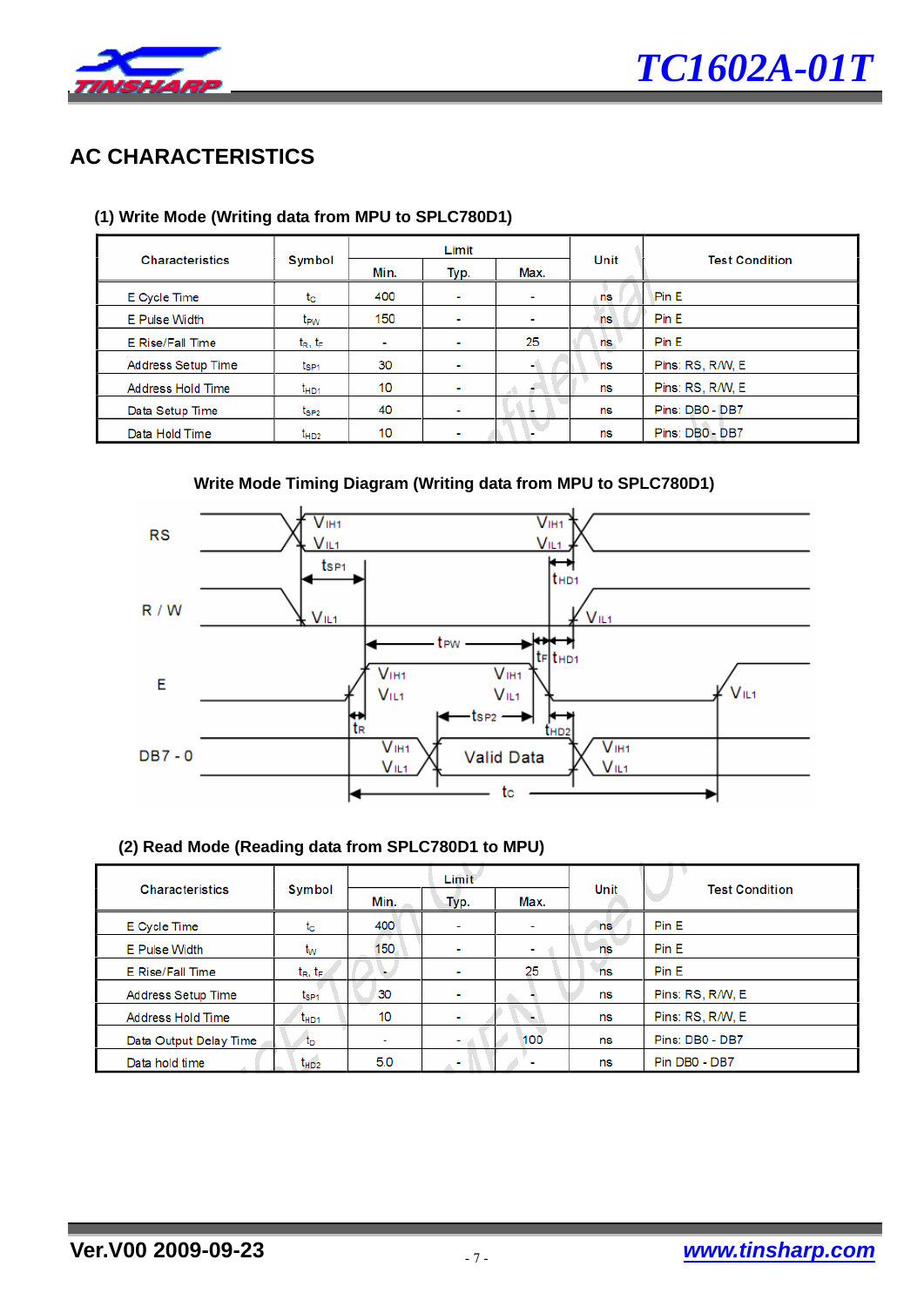





### **Read Mode Timing Diagram (Reading data from SPLC780D1 to MCU)**

### **(3) Interface mode with LCD driver (SPLC100B1)**

|                        |                  |         | Limit          |                          |      |                       |
|------------------------|------------------|---------|----------------|--------------------------|------|-----------------------|
| <b>Characteristics</b> | Symbol           | Min.    | Typ.           | Max.                     | Unit | <b>Test Condition</b> |
| Clock pulse width high | t <sub>PWH</sub> | 800     | ۰              | ٠                        | ns   | Pins: CL1, CL2        |
| Clock pulse width low  | t <sub>PWL</sub> | 800     | ۰              | ۰                        | ns   | Pins: CL1, CL2        |
| Clock setup time       | tcsp             | 500     | ٠              | $\sim$                   | ns   | Pins: CL1, CL2        |
| Data setup time        | $t_{\text{DSP}}$ | 300     | ٠              | $\overline{\phantom{a}}$ | ns   | Pins: D               |
| Data hold time         | t <sub>HD</sub>  | 300     | $\blacksquare$ |                          | ns   | Pins: D               |
| M delay time           | ιn               | $-1000$ |                | 1000                     | ns   | Pins: M               |

### **Interface mode with SPLC100B1 Timing Diagram**

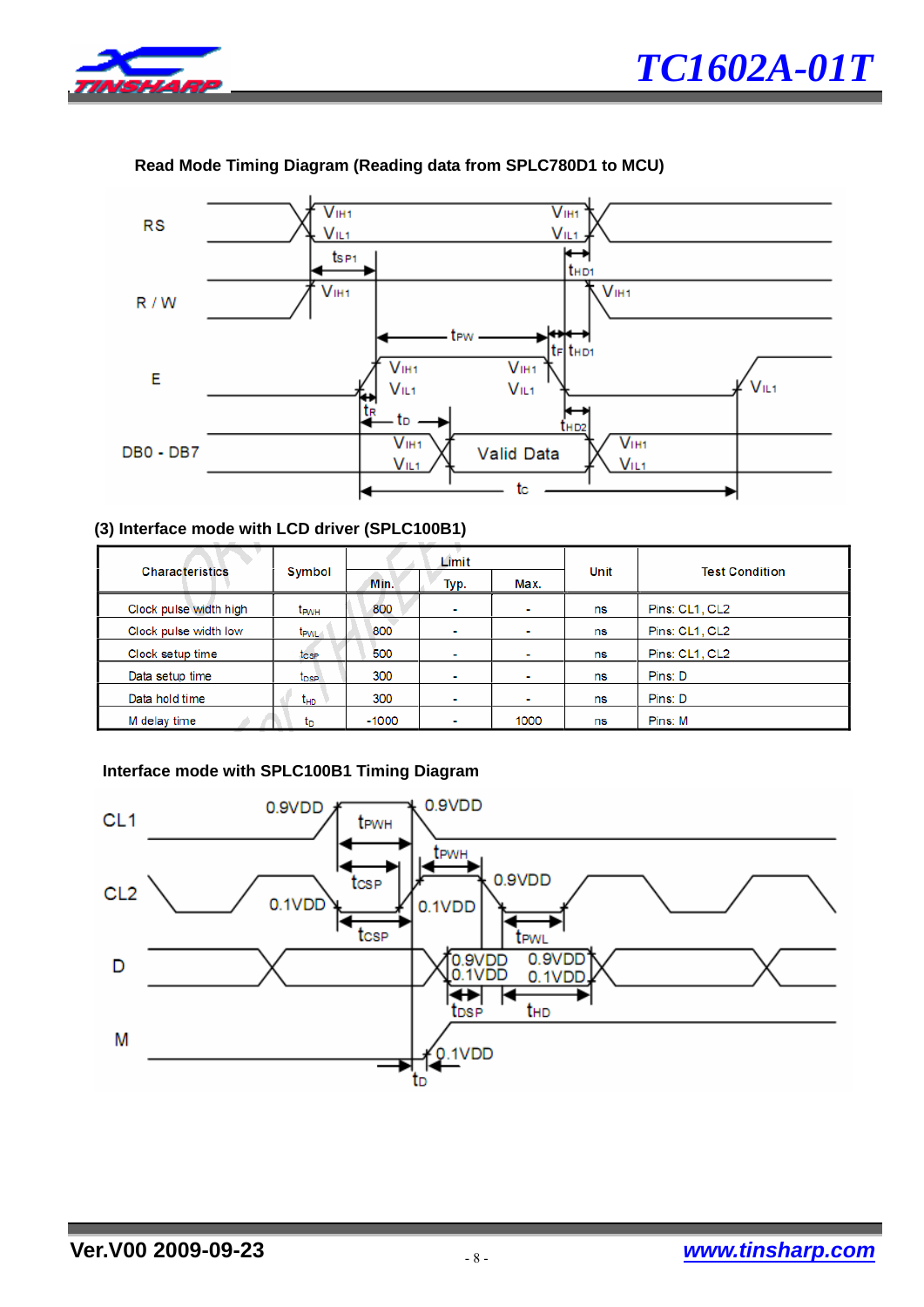

## **OPTICAL CHARACTERISTICS**

| <b>ITEM</b>         | <b>SYMBOL</b> | <b>CONDITION</b>         | <b>MIN</b> | <b>TYP</b>               | <b>MAX</b>               | <b>UNIT</b> | <b>NOTE</b> |
|---------------------|---------------|--------------------------|------------|--------------------------|--------------------------|-------------|-------------|
| Contrast ratio      | <b>CR</b>     | $\theta = 0, \ \Phi = 0$ |            |                          | $\overline{\phantom{a}}$ |             |             |
| Response time(rise) | <b>Tr</b>     | $25^{\circ}$ C           |            |                          | 250                      |             |             |
| Response time(fall) | Td            |                          |            |                          | 350                      | ms          |             |
|                     | $\theta$ f    |                          |            |                          |                          |             |             |
|                     | $\theta$      | $25^{\circ}$ C           |            |                          |                          |             |             |
| Viewing<br>angle    | $\theta$      |                          |            | $\overline{\phantom{0}}$ |                          |             |             |
|                     | $\theta$ r    |                          |            |                          |                          | deg.        |             |

### **Note1: Definition Operation Voltage (V<sub>OP</sub>)**

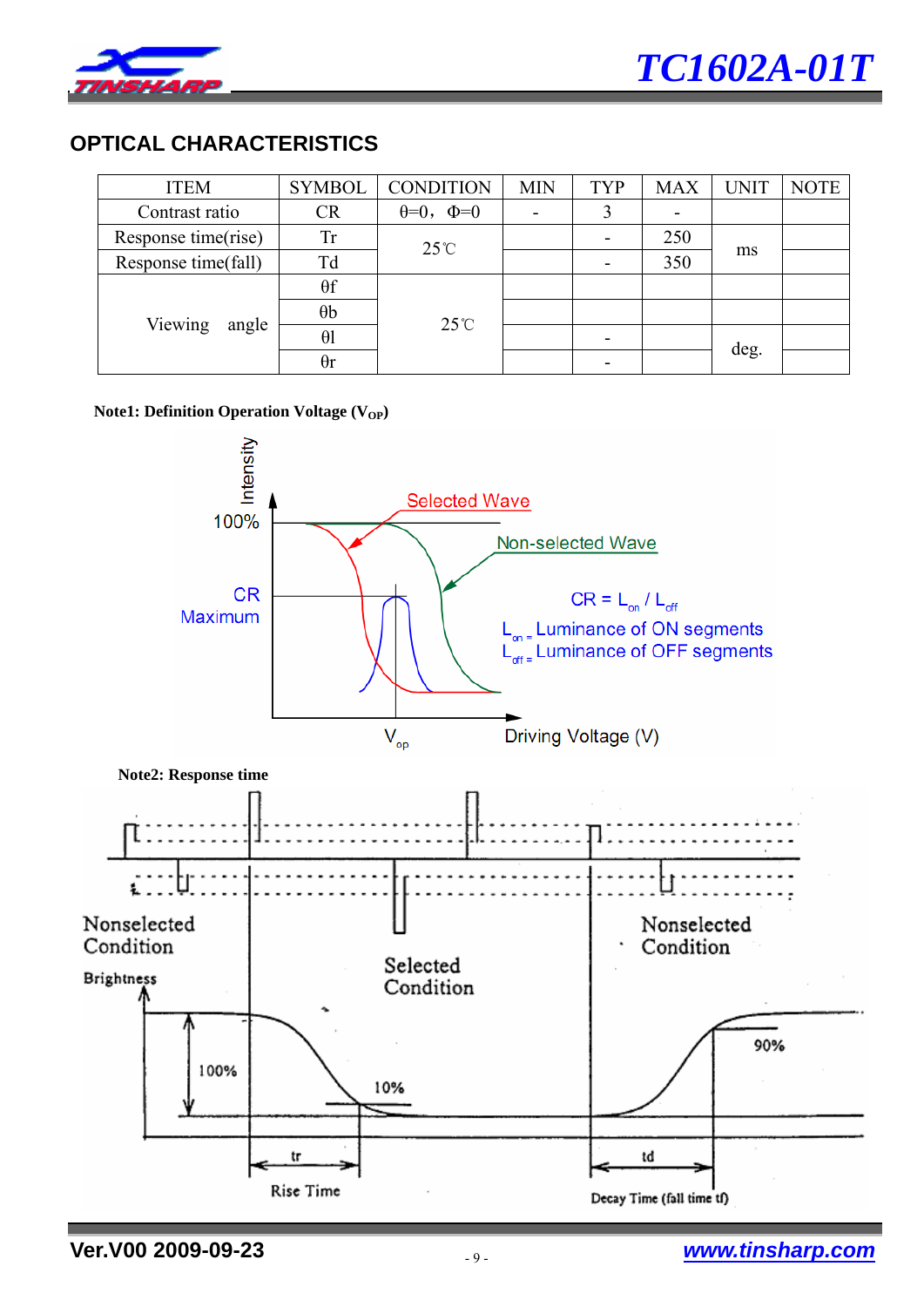



**Note3: Viewing angle** 

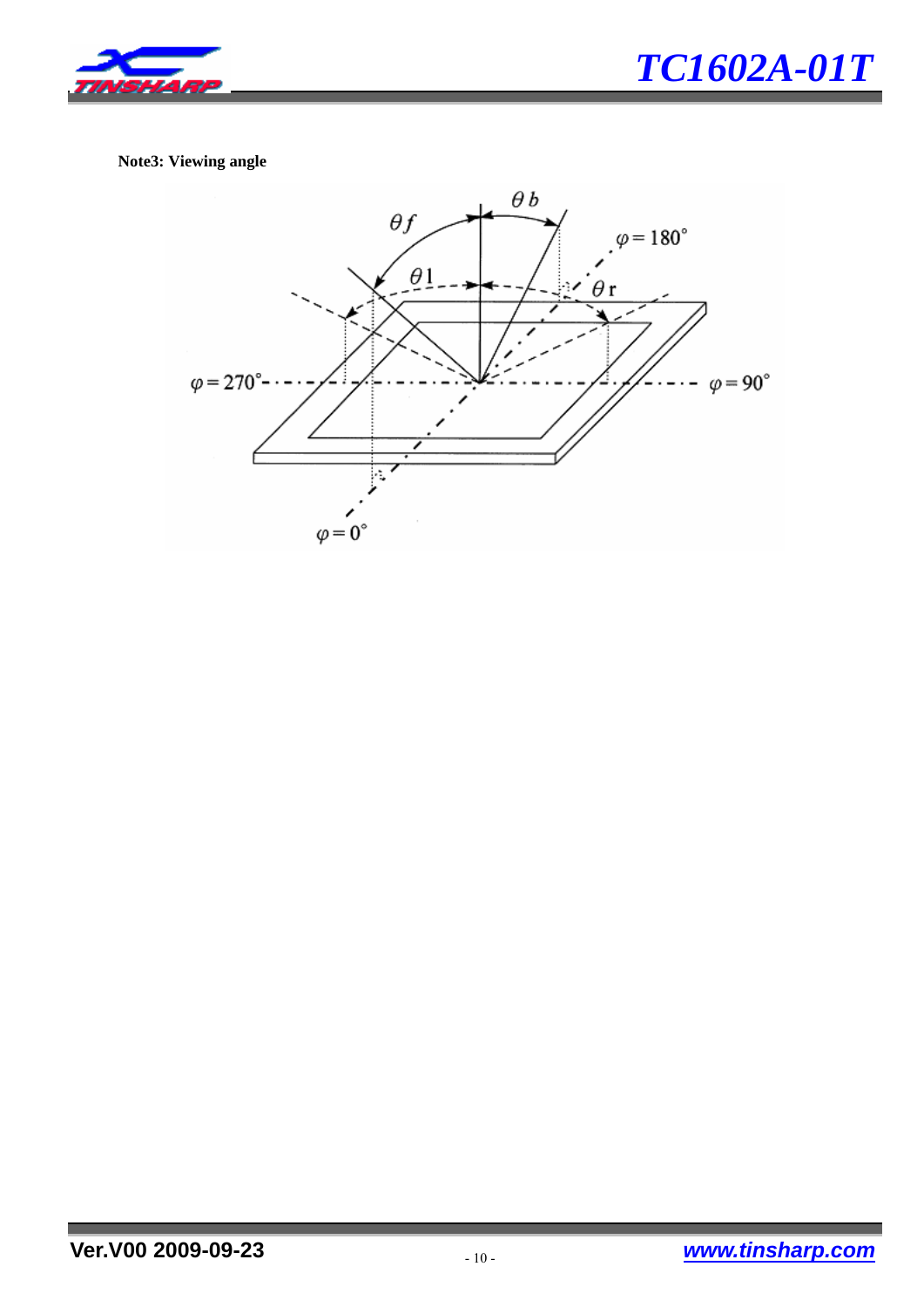

# *TC1602A-01T*

## **COMMAND TABLE**

|                                          |             |                     |                |                           | <b>Instruction Code</b>                 |                |                |                |                   |                |                                                                                                                                                                     | <b>Execution time</b><br>$(Temp = 25^{\circ}C)$ |                   |                   |  |  |
|------------------------------------------|-------------|---------------------|----------------|---------------------------|-----------------------------------------|----------------|----------------|----------------|-------------------|----------------|---------------------------------------------------------------------------------------------------------------------------------------------------------------------|-------------------------------------------------|-------------------|-------------------|--|--|
| Instruction                              |             |                     |                |                           |                                         |                |                |                |                   |                | <b>Description</b>                                                                                                                                                  | $F$ osc=                                        | $F$ osc $=$       | $Fosc =$          |  |  |
|                                          | <b>RS</b>   | <b>RW</b>           | DB7            | DB <sub>6</sub>           |                                         |                | DB5 DB4 DB3    |                | DB2 DB1 DB0       |                |                                                                                                                                                                     | 190KHz                                          | 270KHz            | <b>350KHz</b>     |  |  |
| Clear Display                            | 0           | o                   | 0              | O                         | o                                       | o              | o              | 0              | O                 | 1              | Write "20H" to DDRAM<br>and set DDRAM address<br>to "00H" from AC                                                                                                   | 2.16ms                                          | 1.52ms            | 1.18ms            |  |  |
| <b>Return Home</b>                       | O           | o                   | о              | O                         | o                                       | 0              | o              | O              |                   |                | Set DDRAM address to<br>"OOH"<br>from AC<br>and<br>return<br>cursor to<br>its<br>original position if shifted.<br>The contents of DDRAM<br>are not changed.         | 2.16ms                                          | 1.52ms            | 1.18ms            |  |  |
| <b>Entry Mode</b><br>Set                 | O           | o                   | o              | o                         | o                                       | 0              | 0              | $\overline{1}$ | I/D               | s              | Assign cursor moving<br>direction and enable the<br>shift of entire display                                                                                         | 53 <sub>us</sub>                                | $38µ$ s           | 29 <sub>µ</sub> s |  |  |
| Display ON/<br><b>OFF Control</b>        | 0           | O                   | 0              | Ō                         | o                                       | $\overline{0}$ | 1              | D              | C                 | B              | $(D)$ .<br>Set<br>display<br>cursor(C), and blinking of<br>cursor(B) on/off control<br>bit.                                                                         | 53 <sub>us</sub>                                | $38\mu s$         | 29 <sub>µ</sub> s |  |  |
| Cursor or<br>Display Shift               | 0           | $\ddot{\mathbf{0}}$ | $\overline{0}$ | 0                         | 0                                       | 1              | S/C            | R/L            |                   |                | Set cursor moving and<br>display shift control bit,<br>and the direction, without<br>changing<br>of DDRAM<br>data.                                                  | $53\mus$                                        | 38 <sub>µ</sub> s | $29\mu s$         |  |  |
| <b>Function Set</b>                      | $\mathbf 0$ | $\Omega$            | 0              | 0                         |                                         | <b>DL</b>      | N              | F              |                   |                | Set interface data length<br>(DL: 8-bit/4-bit), numbers<br>display<br>line<br>(N:<br>of<br>2-line/1-line) and, display<br>font<br>(F:5x10<br>type<br>dots/5x8 dots) | $53\mus$                                        | 38 <sub>µ</sub> s | $29\mu s$         |  |  |
| Set CGRAM<br>Address                     | 0           | $\Omega$            | $\overline{0}$ | $\mathbf{1}^{\mathbb{R}}$ | AC5                                     | AC4            | AC3            |                | $AC2$ $AC1$ $AC0$ |                | Set CGRAM address in<br>address counter.                                                                                                                            | 53 <sub>µ</sub> s                               | $38µ$ s           | $29\mu s$         |  |  |
| Set DDRAM<br>Address                     | 0           | $\overline{0}$      | 1              |                           | AC6   AC5   AC4   AC3   AC2   AC1   AC0 |                |                |                |                   |                | Set DDRAM address in<br>address counter                                                                                                                             | $53\mus$                                        | $38\mus$          | $29\mu s$         |  |  |
| Read Busy Flag<br>and Address<br>Counter | 0           | 1                   | BF             |                           | AC6   AC5   AC4   AC3   AC2   AC1   AC0 |                |                |                |                   |                | Whether during internal<br>operation or not can be<br>known by reading BF.<br>The contents of address<br>counter can also be<br>read.                               |                                                 |                   |                   |  |  |
| Write Data to<br>RAM                     | 1           | 0                   | D7             | D6                        | D5                                      | D4             | D3             | D <sub>2</sub> | D1                | D <sub>0</sub> | Write data into internal<br>RAM (DDRAM/CGRAM).                                                                                                                      | $53\mus$                                        | $38\mus$          | $29\mu s$         |  |  |
| Read Data from<br>RAM                    | 1           | 1                   | D7             | D6                        | D5                                      | D4             | D <sub>3</sub> | D <sub>2</sub> | D <sub>1</sub>    | D <sub>0</sub> | Read data from internal<br>RAM (DDRAM/CGRAM).                                                                                                                       | $53\mu s$                                       | $38\mus$          | $29\mu s$         |  |  |

Note1: "--": don't care

Note2: In the operation condition under -20°C ~ 75°C, the maximum execution time for majority of instruction sets is 100us, except two instructions, "Clear Display" and "Return Home", in which maximum execution time can take up to 4.1ms.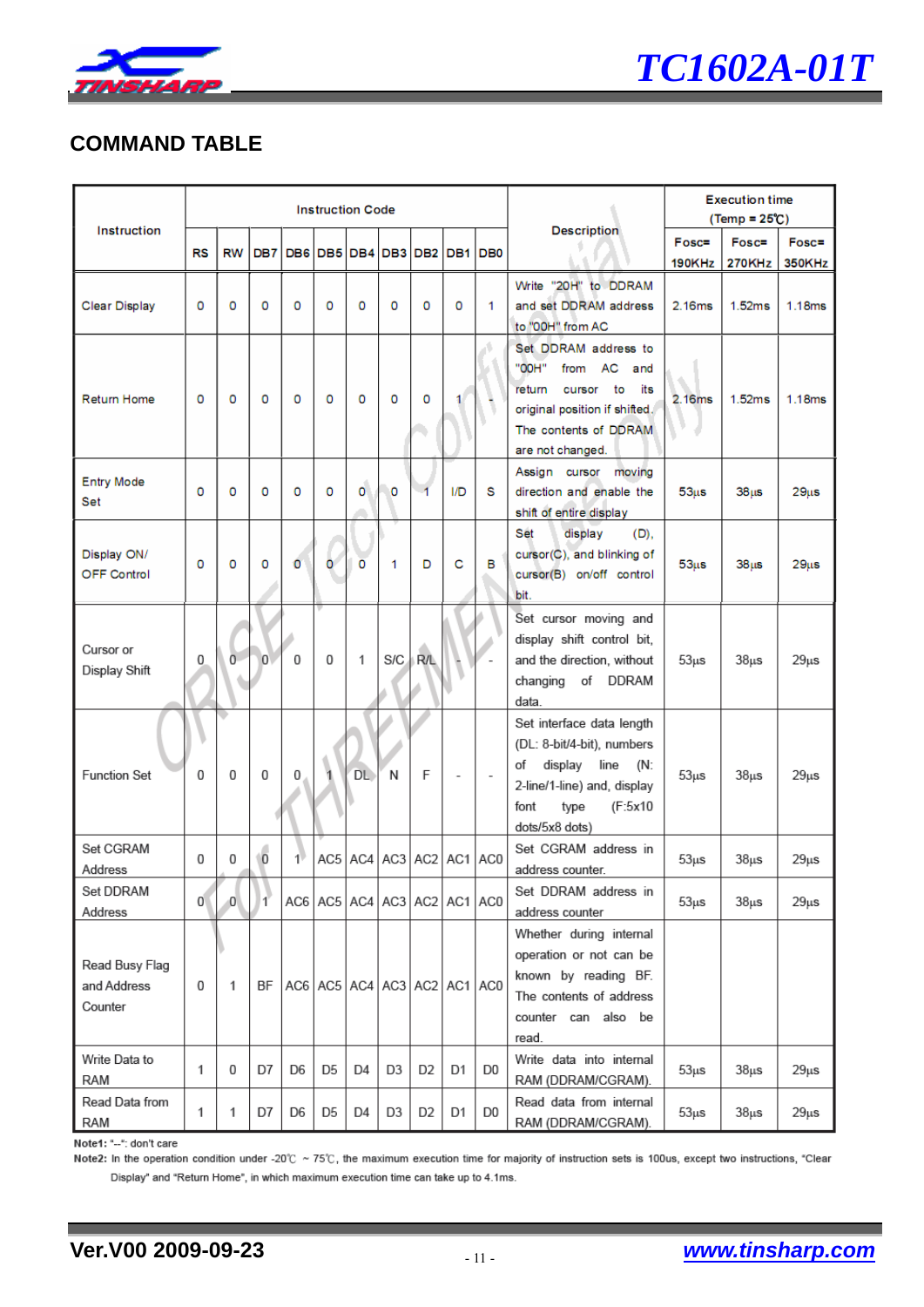

## **RESET FUNCTION**

At power on, SPLC780D1 starts the internal auto-reset circuit and executes the initial instructions. The initial procedures are shown as follows:

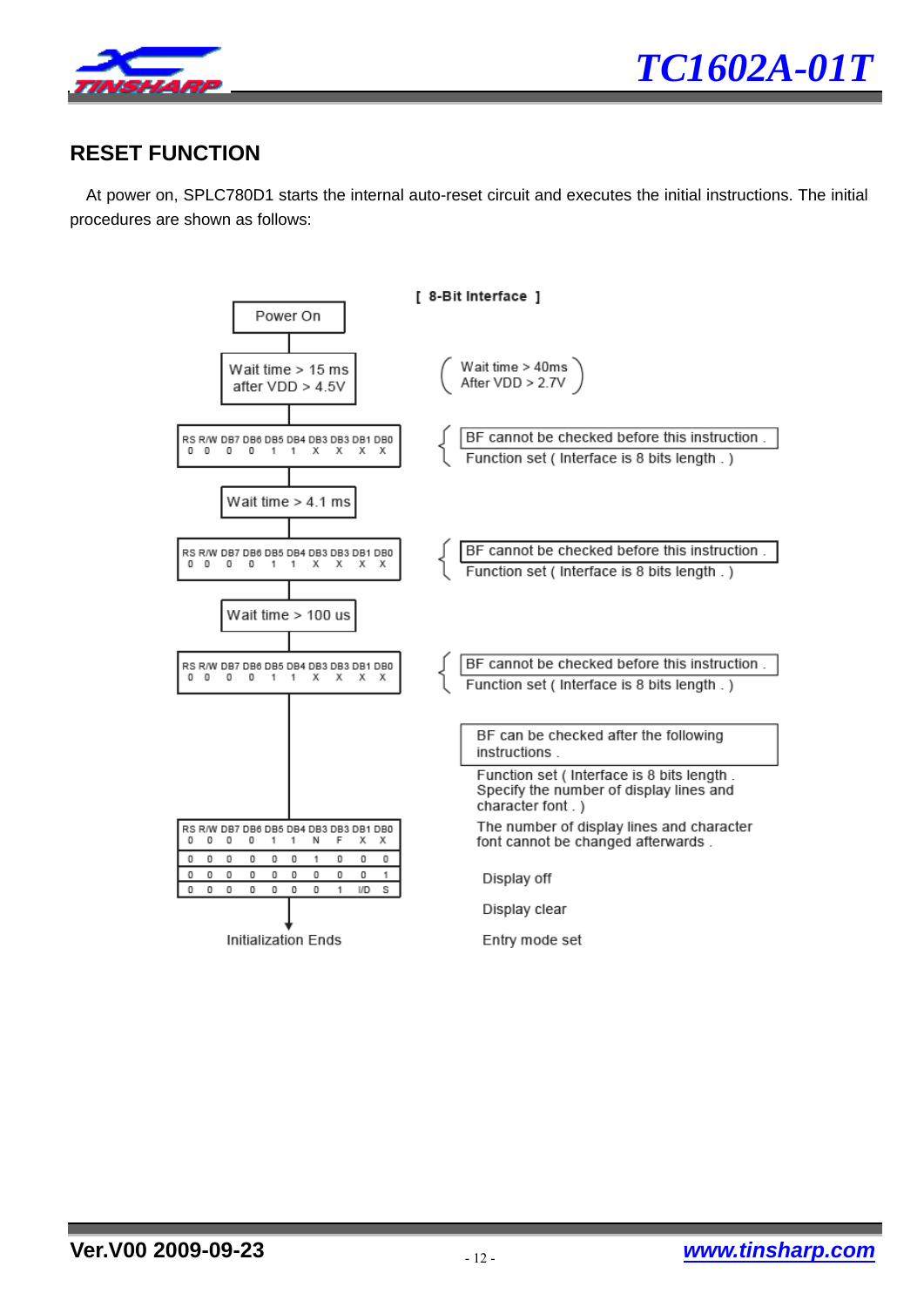

## *TC1602A-01T*

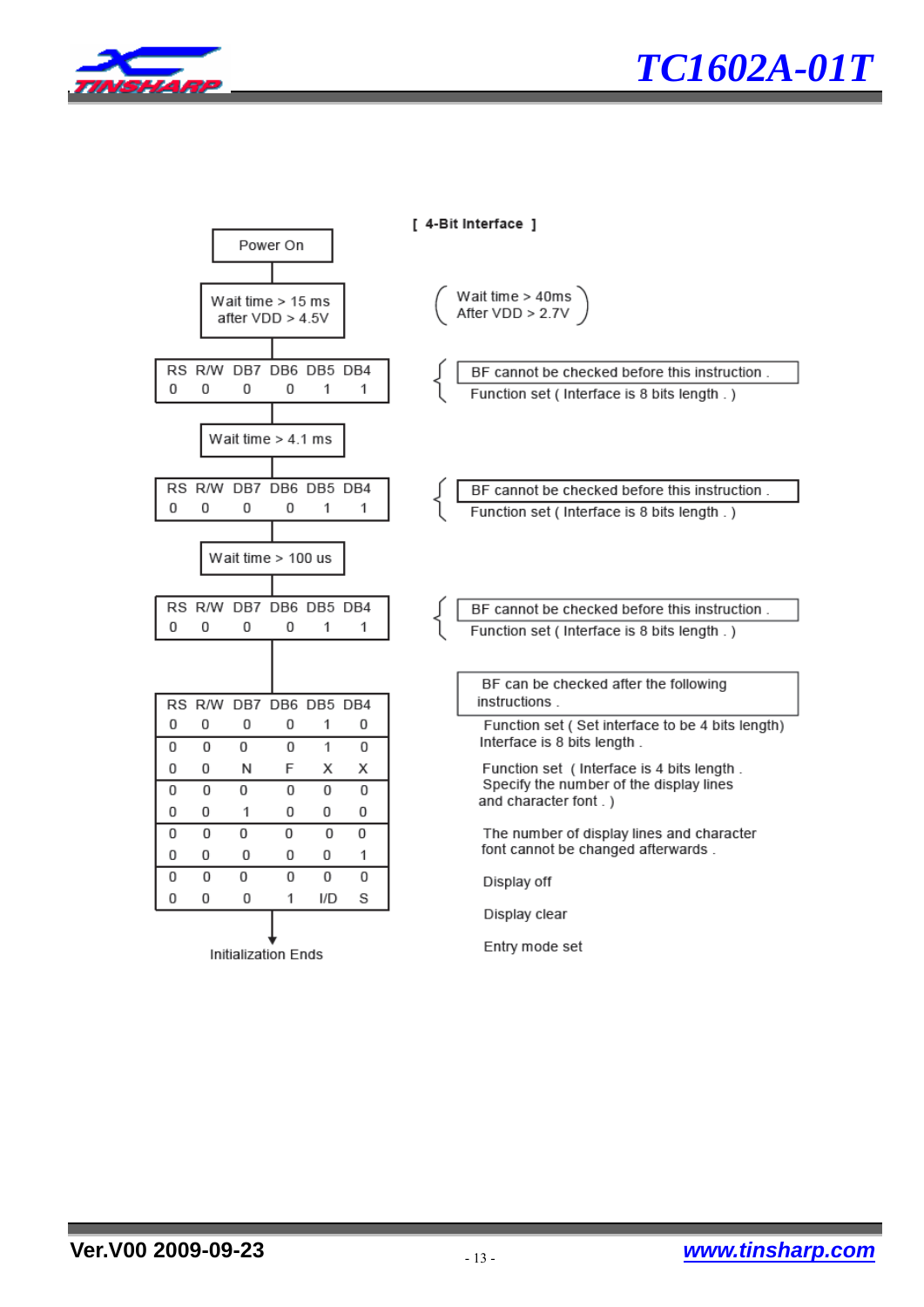

## **DISPLAY DATA RAM (DD RAM)**

The 80-bit DD RAM is normally used for storing display data. Those DD RAM not used for display data can be used as general data RAM. Its address is configured in the Address Counter.

| 2 LINES X 16 CHARACTERS PFR I INF |  |  |  |  |  |  |  |  |  |  |  |  |  |                                                                                                                                                        |  |
|-----------------------------------|--|--|--|--|--|--|--|--|--|--|--|--|--|--------------------------------------------------------------------------------------------------------------------------------------------------------|--|
| Char.                             |  |  |  |  |  |  |  |  |  |  |  |  |  | $\mid$ 1 $\mid$ 2 $\mid$ 3 $\mid$ 4 $\mid$ 5 $\mid$ 6 $\mid$ 7 $\mid$ 8 $\mid$ 9 $\mid$ 10 $\mid$ 11 $\mid$ 12 $\mid$ 13 $\mid$ 14 $\mid$ 15 $\mid$ 16 |  |
| Line 1                            |  |  |  |  |  |  |  |  |  |  |  |  |  | 80 81 82 83 84 85 86 87 88 89 8A 8B 8C 8D 8E 8F                                                                                                        |  |
| $\mathbf{Line}\ 2$                |  |  |  |  |  |  |  |  |  |  |  |  |  | $ CO C1 C2 C3 C4 C5 C6 C7 C8 C9 C4 C5 CC CD CE CF$                                                                                                     |  |

### **Timing Generation Circuit**

The timing generating circuit is able to generate timing signals to the internal circuits. In order to prevent the internal timing interface, the MPU access timing and the RAM access timing are generated independently.

### **LCD Driver Circuit**

Total of 16 commons and 40 segments signal drivers are valid in the LCD driver circuit. When a program specifies the character fonts and line numbers, the corresponding common signals output drive-waveforms and the others still output unselected waveforms. The relationships between Display Data RAM Address and LCD<sup>'</sup>s position are depicted as follows.

#### **Character Generator ROM (CG ROM)**

Using 8-bit character code, the character generator ROM generates 5 x 8 dots or 5 x 10 dots character patterns. It also can generate 192's 5 x 8 dots character patterns and 64's 5 x 10 dots character patterns.

### **Character Generator RAM (CG RAM)**

Users can easily change the character patterns in the character generator RAM through program. It can be written to 5 x 8 dots, 8-character patterns or 5 x 10 dots for 4-character patterns.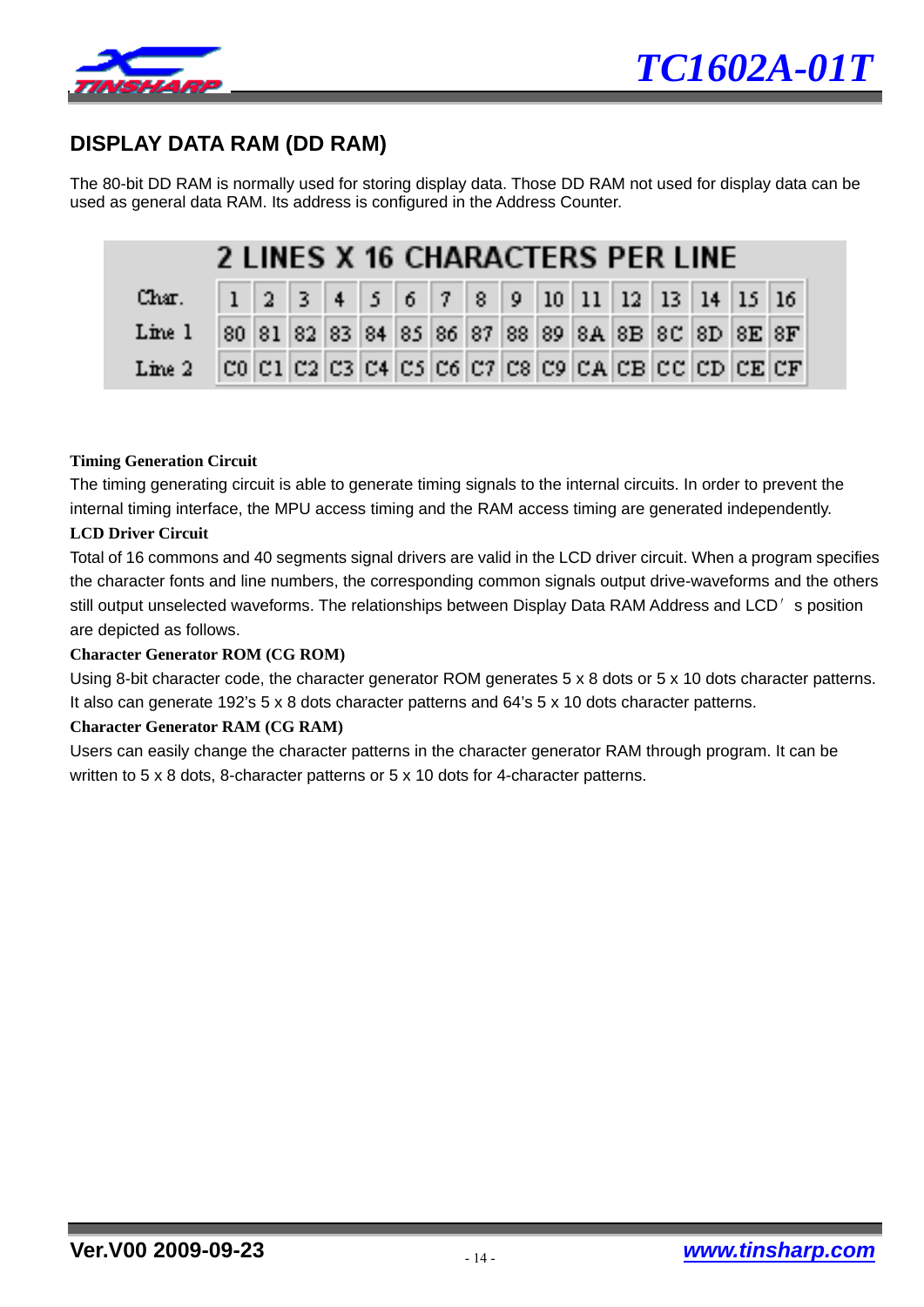



## **CHARACTER GENERATOR ROM**

### **SPLC780D1-001A:**

| Upper<br>4 bit | <b>LLLL</b>              | LLLH   LLHL   LLHH   LHLL   LHLH   LHHL   LHHH   HLLL   HLLH   HLHL   HLHH   HHLL   HHLH   HHHL |                         |                                          |                  |               |                                                                               |            |    |                    |               |               |                               |                                                     |                                                        |   |
|----------------|--------------------------|-------------------------------------------------------------------------------------------------|-------------------------|------------------------------------------|------------------|---------------|-------------------------------------------------------------------------------|------------|----|--------------------|---------------|---------------|-------------------------------|-----------------------------------------------------|--------------------------------------------------------|---|
| Lower<br>4 bit |                          |                                                                                                 |                         |                                          |                  |               |                                                                               |            |    |                    |               |               |                               |                                                     |                                                        |   |
|                |                          |                                                                                                 |                         |                                          |                  |               |                                                                               |            |    |                    |               |               |                               |                                                     |                                                        |   |
| LLLL           |                          |                                                                                                 |                         |                                          | <b>ES   ES  </b> |               | ==="  2="==  ====;<br>   ====  2====   ===;                                   |            |    |                    |               |               | Ë.                            |                                                     |                                                        |   |
|                |                          |                                                                                                 |                         |                                          |                  |               |                                                                               |            |    |                    |               |               |                               |                                                     |                                                        |   |
| LLLH           |                          |                                                                                                 |                         |                                          | E                |               | 222    2222    2222<br>  222    2222    2222<br>  2225    2222    2222        |            |    |                    |               |               | <b>--- 1:1:1</b><br>::1:1:1:1 |                                                     |                                                        |   |
|                |                          |                                                                                                 |                         |                                          |                  |               |                                                                               |            |    |                    |               |               |                               |                                                     |                                                        |   |
|                |                          |                                                                                                 |                         |                                          |                  |               |                                                                               |            |    |                    |               |               |                               |                                                     |                                                        |   |
| LLHL           |                          |                                                                                                 |                         | <b>  i:::   :::   :::   ::::   :::: </b> |                  |               |                                                                               |            |    |                    |               |               |                               |                                                     | <u>ET E    E E    E E E    E E E    E E E    E E E</u> |   |
|                |                          |                                                                                                 |                         |                                          |                  |               |                                                                               |            |    |                    |               |               |                               |                                                     |                                                        |   |
| LLHH           |                          |                                                                                                 |                         |                                          |                  |               |                                                                               |            |    |                    |               |               |                               |                                                     |                                                        |   |
|                |                          |                                                                                                 |                         |                                          |                  |               |                                                                               |            |    |                    |               |               |                               |                                                     |                                                        |   |
|                |                          |                                                                                                 |                         | E ENER EN BETNE BIKER IG BE              |                  |               |                                                                               |            |    |                    |               |               | <b>FILES</b>                  |                                                     |                                                        |   |
| LHLL           |                          |                                                                                                 |                         |                                          |                  |               |                                                                               |            |    |                    |               |               |                               |                                                     |                                                        |   |
|                |                          |                                                                                                 |                         |                                          |                  |               |                                                                               |            |    |                    |               |               |                               |                                                     |                                                        |   |
| LHLH           |                          |                                                                                                 | g                       |                                          |                  |               |                                                                               |            |    |                    |               | Fil           |                               |                                                     | <b>EXPERIENCE</b>                                      |   |
|                |                          |                                                                                                 |                         |                                          |                  |               |                                                                               |            |    |                    |               |               |                               |                                                     |                                                        |   |
| LHHL           |                          |                                                                                                 |                         | EI                                       |                  |               | <b>THE REAL</b>                                                               |            |    |                    |               |               |                               | <b>ESSER</b> (SSSS)<br>  ESSERT <br>  ESSERT   ESSE | 罵                                                      |   |
|                |                          |                                                                                                 |                         |                                          |                  |               |                                                                               |            |    |                    |               |               |                               |                                                     |                                                        |   |
|                |                          |                                                                                                 |                         |                                          |                  |               |                                                                               |            |    |                    |               |               |                               |                                                     |                                                        |   |
| LHHH           |                          |                                                                                                 |                         |                                          |                  |               | FRIE HARD                                                                     |            |    |                    | ===<br>#1     | ËË            |                               | <b>FILM</b><br>Bellischen                           |                                                        |   |
|                |                          |                                                                                                 |                         |                                          |                  |               |                                                                               |            |    |                    |               |               |                               |                                                     |                                                        |   |
| HLLL           |                          |                                                                                                 |                         |                                          |                  |               | -===   ===   -===_   ====  ====<br>  -===   ===   +1224   ===   = <u>-1</u> 2 |            |    |                    |               |               |                               |                                                     |                                                        |   |
|                |                          |                                                                                                 |                         |                                          |                  |               |                                                                               |            |    |                    |               |               |                               |                                                     |                                                        |   |
|                |                          |                                                                                                 |                         |                                          |                  |               |                                                                               |            |    |                    |               |               |                               |                                                     |                                                        |   |
| HLLH           |                          |                                                                                                 |                         | Æ                                        | 闺                |               |                                                                               |            |    |                    |               |               |                               |                                                     |                                                        |   |
|                |                          |                                                                                                 |                         |                                          |                  |               |                                                                               |            |    |                    |               |               |                               |                                                     |                                                        |   |
|                |                          |                                                                                                 |                         |                                          |                  |               |                                                                               |            |    |                    |               |               |                               |                                                     |                                                        |   |
| HLHL           |                          |                                                                                                 |                         |                                          |                  |               |                                                                               |            |    |                    |               |               |                               |                                                     |                                                        |   |
|                |                          |                                                                                                 |                         |                                          |                  |               |                                                                               |            |    |                    |               |               |                               | ─────                                               |                                                        |   |
| HLHH           |                          | <b>- 1999</b><br>- 1999<br>- 1999 - 1999 - 1999<br>- 1999 - 1999 - 1999                         | an<br>Bailtean          | H                                        | E                |               | 囏                                                                             | W          | ⊞≣ | <b>Filling</b>     |               | <b>Friday</b> | $\overline{H\overline{H}}$    | ⋕                                                   | Œ                                                      | щ |
|                |                          |                                                                                                 |                         | ETHE                                     |                  |               |                                                                               | ⊞⊞         | ▦  |                    | <b>MAR</b>    |               | HH<br>HHH                     | ▦                                                   | ▦                                                      |   |
|                |                          |                                                                                                 |                         |                                          |                  |               |                                                                               |            |    |                    |               |               | $\overline{\phantom{a}}$      | <del>uuu</del>                                      |                                                        | ш |
| HHLL           |                          |                                                                                                 |                         |                                          | ▓                | Ŧ<br>Ŧ        |                                                                               | ₩₩<br>丰    |    |                    | ₩             |               |                               |                                                     |                                                        | ŀ |
|                |                          | <b>The Second Second</b>                                                                        | <b>THE SEARCH PAPER</b> | <b>Filli</b>                             |                  | H             | in Eil                                                                        | ------     |    |                    | E EAS<br>HHHH |               | HH.                           | HI.                                                 |                                                        |   |
|                |                          |                                                                                                 |                         | $\pm\pm\pm$                              |                  |               |                                                                               |            |    |                    |               | -----         |                               |                                                     |                                                        |   |
| HHLH           | <b>The Second Street</b> | <b>The Second Second</b>                                                                        |                         | سسه                                      | <b>Tilling</b>   | ∰             | THE                                                                           | ₩          |    | <b>The Company</b> | HHH<br>HH     | E             |                               | <b>Hill</b><br>Hill<br>Hill                         | ₩                                                      |   |
|                |                          |                                                                                                 |                         |                                          |                  | ima<br>Hitti  | ⊞⊞                                                                            | ------     |    |                    | ▦₩            |               |                               |                                                     | <b>FILLER</b>                                          |   |
| HHHL           | H                        | <b>Experience</b>                                                                               | I                       |                                          |                  | serse<br>Hill | 鞴                                                                             | ₩¥         | H  | <b>The Company</b> | ₩             | Ē.            |                               | H                                                   |                                                        |   |
|                |                          |                                                                                                 |                         | FISE<br>Henri                            |                  |               |                                                                               |            |    |                    |               | Ħ₩            | ili                           |                                                     | i:<br>Hill<br>Milli                                    |   |
|                |                          |                                                                                                 |                         |                                          |                  | <b>HHH</b>    |                                                                               |            | ⊞  |                    |               |               | ─────                         |                                                     |                                                        |   |
| нннн           | <b>THE</b>               | H                                                                                               | <b>WANG</b>             | <b>Esc</b><br>Bull                       | ▦                | ▓<br>-----    | ⊞                                                                             | EXE<br>HAI | 鞴  |                    | <b>THE</b>    | FII<br>EIL    | ===<br>!!!!!<br>!!!!!         | 篇                                                   | W<br>M                                                 |   |
|                |                          | 賱                                                                                               |                         |                                          |                  |               |                                                                               |            |    |                    |               |               |                               |                                                     |                                                        |   |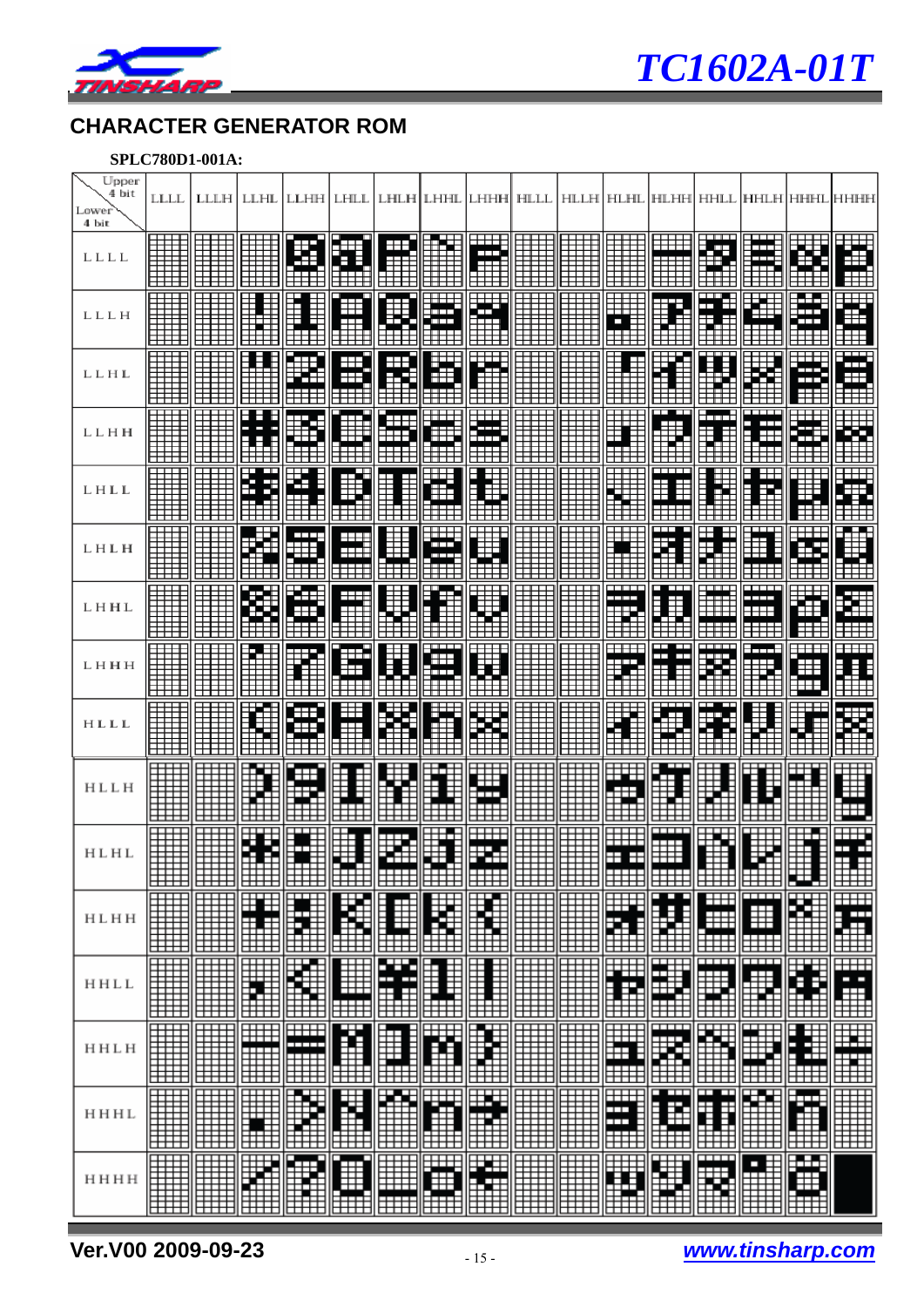

## **RELIABILITY TEST CONDITION**

| No.            | <b>TEST Item</b>                              | <b>Content of Test</b>                                                                                                                                                      | <b>Test</b><br><b>Condition</b>             | <b>Applicable</b><br><b>Standard</b> |
|----------------|-----------------------------------------------|-----------------------------------------------------------------------------------------------------------------------------------------------------------------------------|---------------------------------------------|--------------------------------------|
| 1              | High temperature<br>storage                   | Endurance test applying the high storage<br>Temperature for a long time.                                                                                                    | $70^{\circ}$ C 96hrs                        |                                      |
| $\overline{2}$ | Low temperature<br>storage                    | Endurance test applying the low storage<br>Temperature for a long time                                                                                                      | $-20^{\circ}$ C 96hrs                       |                                      |
| 3              | High temperature<br>operation                 | Endurance test applying the electric stress<br>(Voltage & current) and the thermal stress to the<br>element for a long time                                                 | $60^{\circ}$ C 96hrs                        |                                      |
| 4              | Low temperature<br>operation                  | Endurance test applying the electric stress<br>Under low temperature for a long time                                                                                        | $-10^{\circ}$ C 96hrs                       |                                      |
| 5              | High<br>temperature/<br>Humidity storage      | Endurance test applying the electric stress (Voltage $\&$<br>current) and Temperature/<br>Humidity stress to the element for a long time                                    | 40°C 90%RH<br>96hrs                         |                                      |
| 6              | High<br>temperature/<br>Humidity<br>operation | Endurance test applying the electric stress<br>(voltage & current) and temperature/<br>humidity stress to the element for a long time                                       | 40°C 90%RH<br>96hrs                         |                                      |
| 7              | Temperature<br>cycle                          | Endurance test applying the low and high temperature<br>cycle.<br>$-10^{\circ}$ C $\rightarrow$ 25 $^{\circ}$ C $\rightarrow$ 60 $^{\circ}$ C<br>30min←5min←30min.(1 cycle) | $-10^{\circ}$ C/60 $^{\circ}$ C<br>10 cycle |                                      |

Supply voltage for logic system = 5V. Supply voltage for LCD system = Operating voltage at 25ºC.

### **Mechanical Test**

| Vibration test     | Endurance test applying the vibration<br>during<br>transportation and using                  | $10\text{-}22\text{Hz} \rightarrow 1.5\text{mmp-p}$<br>$22 \sim 500$ Hz $\rightarrow$ 1.5G<br>Total 0.5hour |
|--------------------|----------------------------------------------------------------------------------------------|-------------------------------------------------------------------------------------------------------------|
| Shock test         | Constructional and mechanical endurance<br>test<br>applying the shock during transportation. | 50G half sign wave 11<br>msede 3 times of each<br>direction                                                 |
| Atmospheric        | Endurance test applying the atmospheric pressure                                             | 115mbar                                                                                                     |
| pressure test      | during transportation by air                                                                 | 40hrs                                                                                                       |
| Static electricity | Endurance test applying the electric stress to the                                           | VS=800V,RS-1.5K $\Omega$                                                                                    |
| test               | terminal                                                                                     | $CS=100pF$ , 1 time                                                                                         |

### **Environmental condition**

The inspection should be performed at the 1metre height from the LCD module under 2 pieces of 40W white fluorescent lamps (Normal temperature 20~25°C and normal humidity  $60 \pm 15\%$ RH).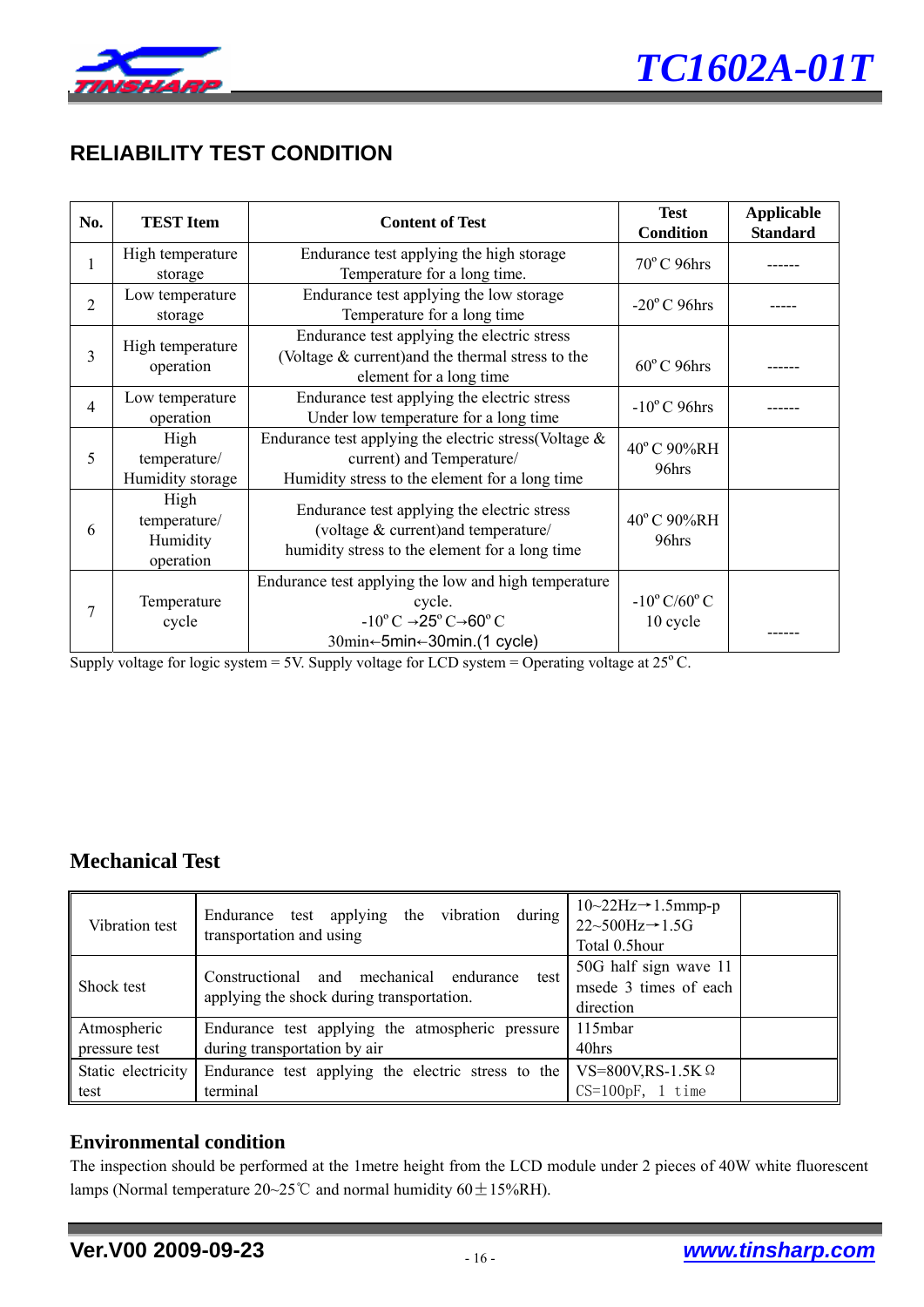



## **PRECAUTION FOR USING LCM MODULE**

- **Please remove the protection foil of polarizer before using.**
- The display panel is made of glass. Do not subject it to a mechanical shock by dropping it from a high place, etc.
- If the display panel is damaged and the liquid crystal substance inside it leaks out, do not get any in your mouth. If the substance come into contact with your skin or clothes promptly wash it off using soap and water.
- Do not apply excessive force to the display surface or the adjoining areas since this may cause the color tone to vary.
- The polarizer covering the display surface of the LCD module is soft and easily scratched. Handle this polarize carefully.
- To prevent destruction of the elements by static electricity, be careful to maintain an optimum work environment. -Be sure to ground the body when handling the LCD module.
	- -Tools required for assembly, such as soldering irons, must be properly grounded.

-To reduce the amount of static electricity generated, do not conduct assembly and other work under dry conditions. -The LCD module is coated with a film to protect the display surface. Exercise care when peeling off this protective film since static electricity may be generated.

Storage precautions

When storing the LCD modules, avoid exposure to direct sunlight or to the light of fluorescent lamps. Keep the modules in bags designed to prevent static electricity charging under low temperature / normal humidity conditions (avoid high temperature / high humidity and low temperatures below 0℃).Whenever possible, the LCD modules should be stored in the same conditions in which they were shipped from our company.

## **OTHERS**

- Liquid crystals solidify at low temperature (below the storage temperature range) leading to defective orientation of liquid crystal or the generation of air bubbles (black or white). Air bubbles may also be generated if the module is subjected to a strong shock at a low temperature.
- If the LCD modules have been operating for a long time showing the same display patterns may remain on the screen as ghost images and a slight contrast irregularity may also appear. Abnormal operating status can be resumed to be normal condition by suspending use for some time. It should be noted that this phenomena does not adversely affect performance reliability.
- To minimize the performance degradation of the LCD modules resulting from caused by static electricity, etc. exercise care to avoid holding the following sections when handling the modules :
	- Exposed area of the printed circuit board
	- Terminal electrode sections